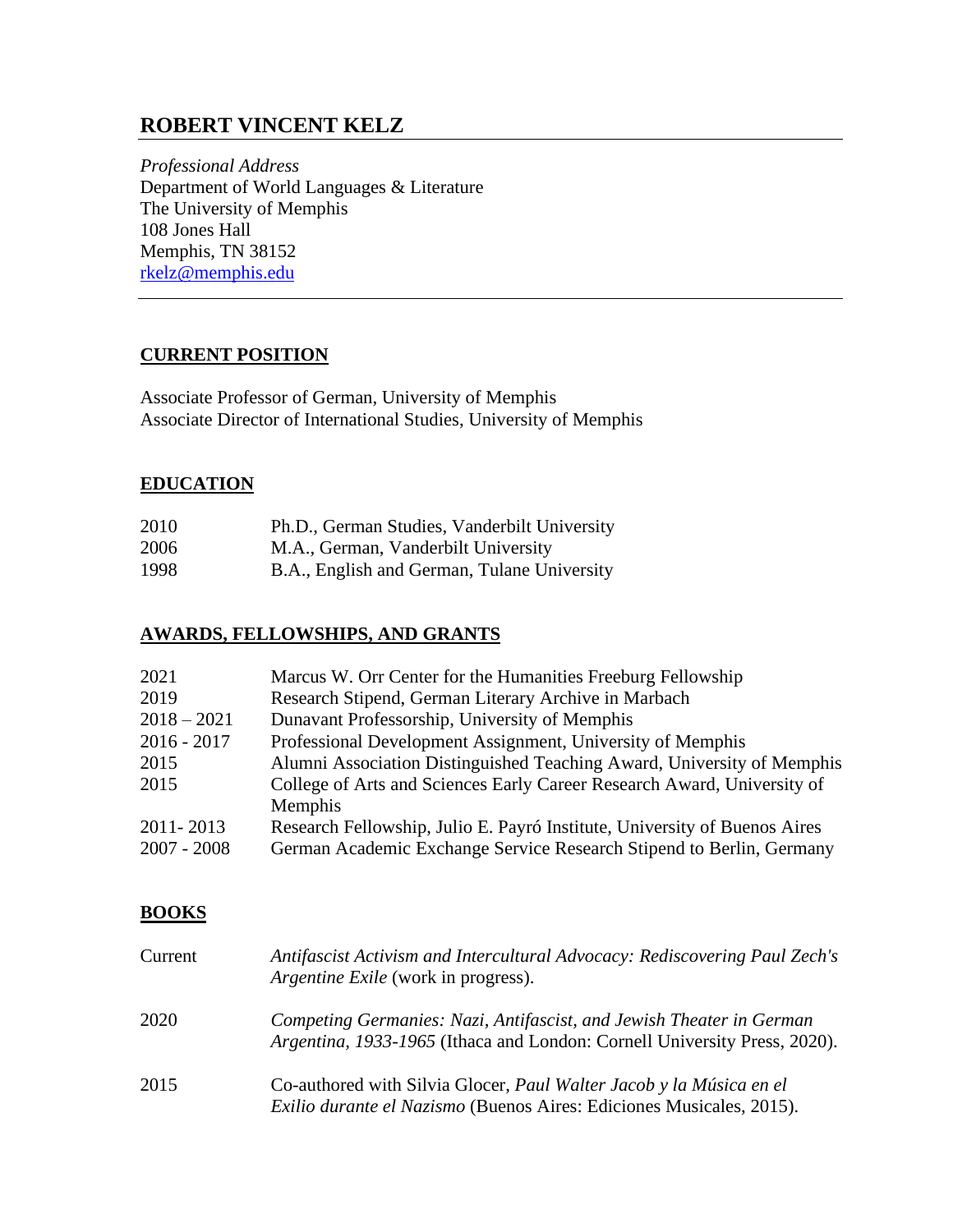# **REFEREED JOURNAL ARTICLES, BOOK CHAPTERS, AND TRANSLATIONS**

| 2021 | "Instrument or Inspiration? Commemorating the 1949 Goethe Year in<br>Argentina," Goethe Yearbook Vol. 28 (2021): 21pp. Accepted.                                                                          |
|------|-----------------------------------------------------------------------------------------------------------------------------------------------------------------------------------------------------------|
| 2020 | "Theater on the Move: Routes to Buenos Aires, " Vorstufen des Exils /<br>Early Stages of Exile, ed. Reinhard Andress (Leiden: Brill, 2020): 149-160.                                                      |
| 2019 | "Las arcas de la musa: cómo la Buenos Aires de habla alemana financió<br>sus guerras culturales," Cuadernos DIHA 5/6 (2019): 111-125                                                                      |
| 2017 | Sergio Gómez, 1820 Geografías, trans. Robert Kelz (Museo Casa de la<br>Memoria: Medellín, 2017).                                                                                                          |
| 2017 | "Teatro pedagógico en las colonias alemanas de Buenos Aires, 1945-65,"<br>Cuadernos DIHA (2017): 49-65.                                                                                                   |
| 2015 | "True to myself: Stefan Zweig's Visit to Argentina in September, 1936," in<br>New Perspectives on Stefan Zweig, ed. Birger Vanwesenbeeck and Marc<br>Gelber (Rochester, NY: Camden House, 2015): 155-173. |
| 2013 | "Los escritos de Hardi Swarsensky: culpabilidad, seguridad, desagravio,"<br>Estudios migratorios latinoamericanos 74 (2013): 119-136.                                                                     |
| 2013 | "German Buenos Asunder: Lessing Onstage in the Argentine Capital,<br>1934-1962," Lessing Yearbook/Jahrbuch XL (2012/2013): 167-186.                                                                       |
| 2011 | "El teatro y la concepción de lo nacional: el Deutsches Theater en Buenos<br>Aires." Estudios migratorios latinoamericanos 70, (2011): 177-194.                                                           |
| 2011 | "Das echte Theater ist Leben zur Potenz! Österreichische Schauspieler im<br>argentinischen Exil," Zwischenwelt: Zeitschrift für Kultur des Exils und des<br>Widerstands 28, (2011): 45-49.                |
| 2010 | "Desde la emigración a la inmigración: actuaciones interculturales en el<br>Teatro Alemán Independiente, Buenos Aires Argentina, 1940-45." Anuario<br>Argentino de Germanística 2, (2010): 193-211.       |

## **BOOK REVIEWS**

| 2019 | "To Belong in Buenos Aires by Ben Bryce," German History 37, no. 3<br>$(2019): 429-432.$                                                |
|------|-----------------------------------------------------------------------------------------------------------------------------------------|
| 2017 | Constructing a German Diaspora: The Greater German Empire by Stefan<br>Manz, H-Net (https://www.h-net.org/reviews/showpdf.php?id=49242) |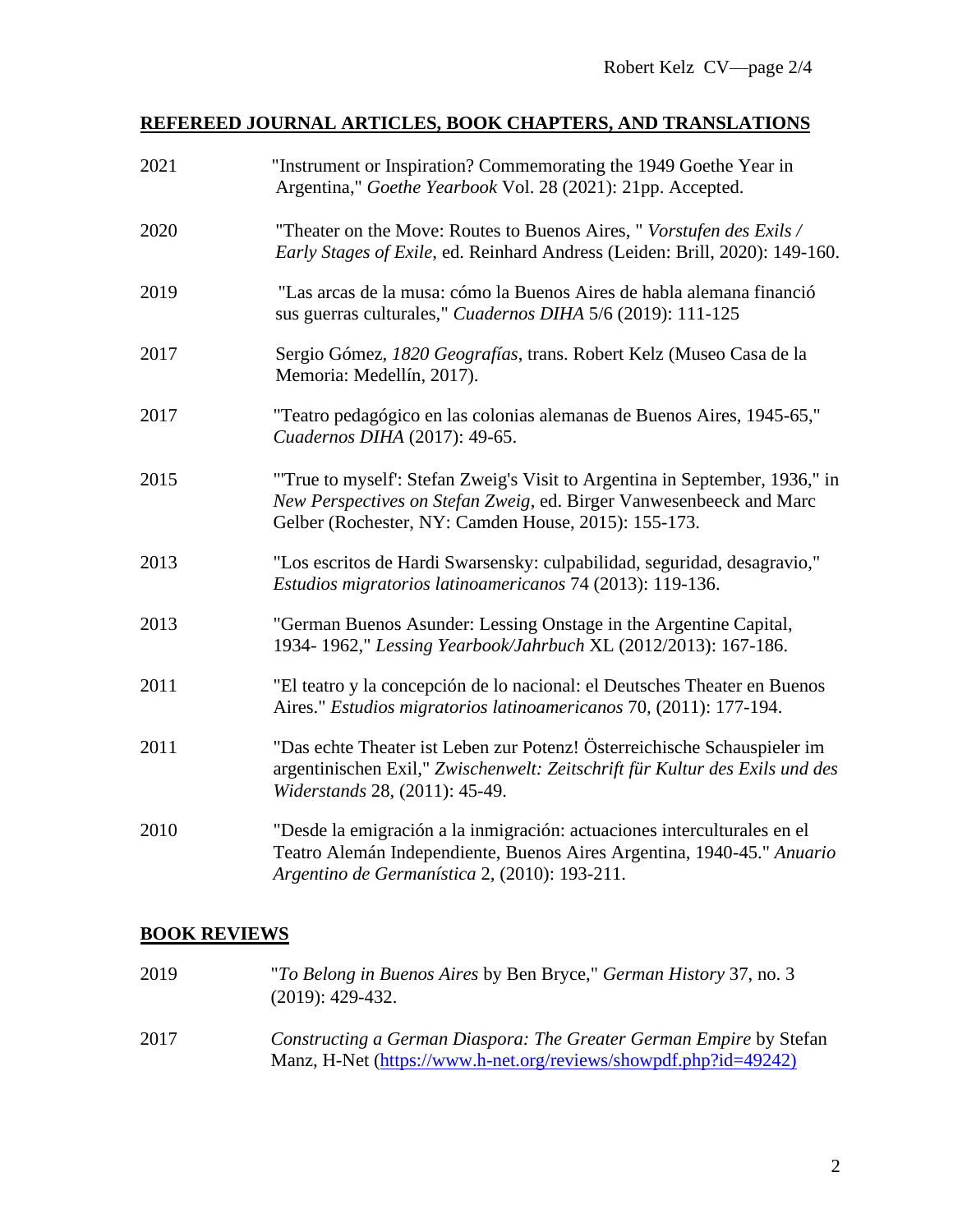# **SELECTED RECENT REFEREED CONFERENCE PRESENTATIONS**

| 2019 | Intercultural Advocacy: Paul Zech's Collaboration with the Chilean<br>Magazine, Deutsche Blätter, German Studies Association Conference,<br>Portland, OR, October 5, 2020.                                                       |
|------|----------------------------------------------------------------------------------------------------------------------------------------------------------------------------------------------------------------------------------|
| 2018 | Theater on the Move: Routes to Buenos Aires, North American Society<br>for Exile Studies, Loyola University, Chicago, Illinois, May 19, 2017.                                                                                    |
| 2017 | Öffentlicher und privater Aktivismus: deutschsprechende Autoren auf dem<br>1936 PEN Clubs Kongress in Buenos Aires, Argentinien, XVI Latin<br>American German Studies Conference, Buenos Aires, Argentina,<br>November 30, 2017. |
| 2016 | 'Model Immigrants?' Nationalist German Theater in Argentina, 1945-65, 50th<br>Annual Latin American Studies Association Conference, New York City,<br>NY, May 27-30.                                                             |
| 2015 | Teatro pedagógico durante la Posguerra en Buenos Aires, Temas de la<br>Inmigración de Habla Alemana en la Argentina, Universidad Nacional de<br>San Martín, Buenos Aires, April 23-25, 2015.                                     |
| 2014 | Theatrical Nationhood: Nationalist German Theater in Argentina, 1934-<br>1944, 37th Annual German Studies Association Conference, Kansas City,<br>MO, September 18-21.                                                           |
| 2014 | Conflicting Affinities: Nationalist German Educators in Buenos Aires,<br>Argentina, 1933-1945, Rocky Mountain Council for Latin American<br>Studies, Durango, CO, April 2-5.                                                     |
| 2013 | Between Integration and Aliyah: Approaches to Migration and Identity in<br>the Jüdische Wochenschau, 1940-1960, 37th Annual German Studies<br>Association Conference, Denver, CO, October 3-6.                                   |
| 2012 | Commitment, Acclaim, Conflict: Lillian Hellman's Watch on the Rhine at<br>the Free German Stage in Argentina, 1942, 36th Annual German Studies<br>Association Conference, Milwaukee, WI, October 4-7.                            |
| 2012 | Los escritos de Hardi Swarsensky: culpabilidad, seguridad, desagravio,<br>Instituto Superior Evangélico de Estudios Teológicos, Buenos Aires,<br>Argentina, May 30-June 1.                                                       |
| 2011 | Teaching Hybridity: Integration and Nationalism at Coordinated German<br>Schools in Buenos Aires, Argentina, 1933-45," 35th Annual German<br>Studies Association Conference, Louisville, KY, September 22-25.                    |